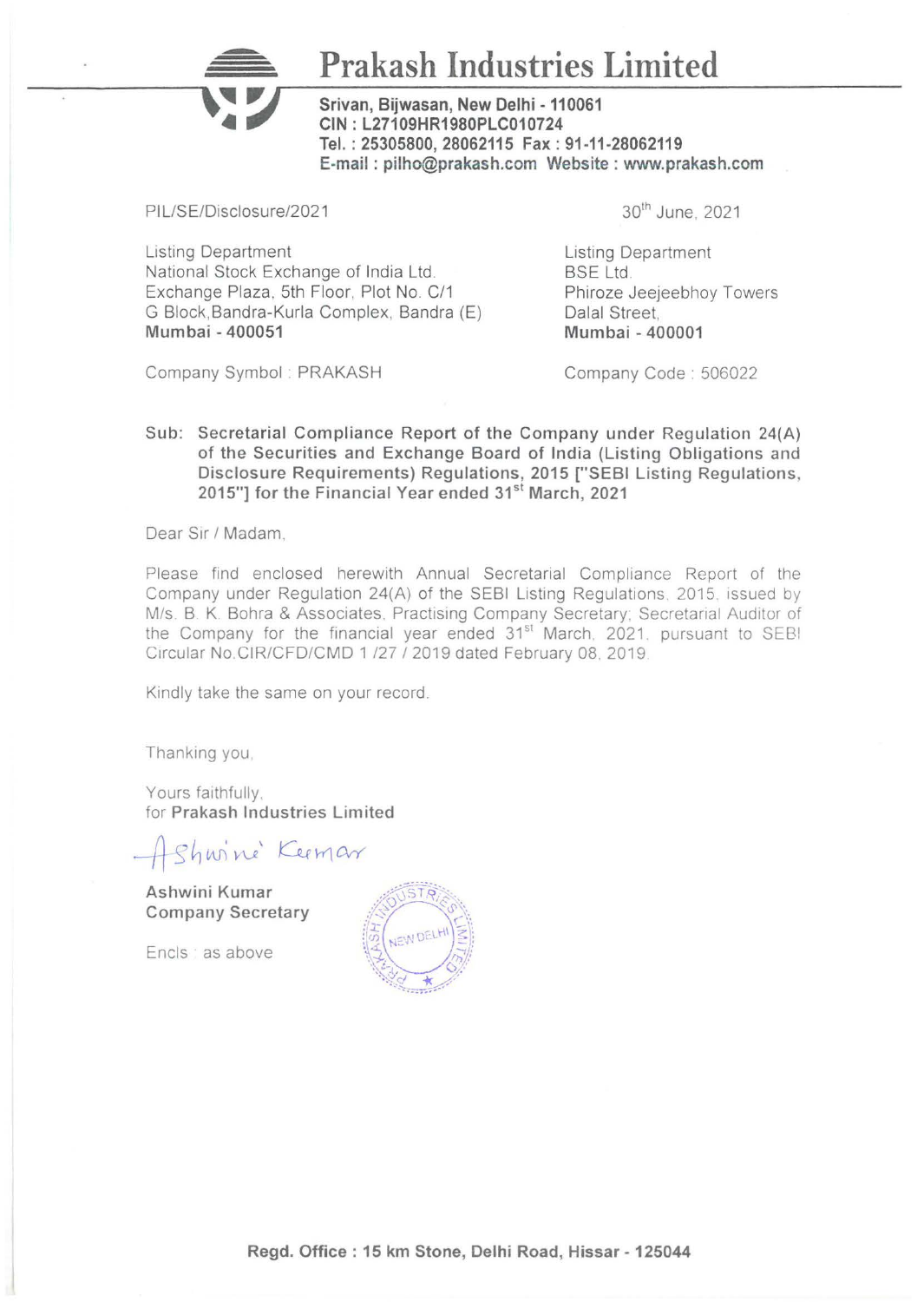

## "Secretarial Compliance Report of Prakash Industries Limited"

!Pursuant to Regulation 24A of the Securities and Exchange Board of India (Listing Obligations and Disclosure Requirements) Regulations, 2015 read with SEBI Circular No. CIR/CFD/CMDl/27/2019 dated February 08, 20191

To,

Prakash Industries Limited 15 Km. Stone, Delhi Road Hissar, Haryana - 125044

## Sub.: Secretarial Compliance Report of Prakash Industries Limited  $(CIN: L27109HR1980PLC010724)$  for the Financial year ended  $31<sup>st</sup>$  March, 2021

We, B K Bohra & Associates, Practicing Company Secretaries have examined:

- (a) all the documents and records made available to us and explanations provided by Prakash Industries Limited ("the listed entity"),
- (b) the filings/ submissions made by the listed entity to the stock exchanges,
- (c) website of the listed entity,
- (d) any other document/filing, as may be relevant which has been relied upon to make this certification,

for the financial year ended 31<sup>st</sup> March, 2021 ("Review Period") in respect of compliance with the provisions of:

- (a) The Securities and Exchange Board of India Act, 1992 ("SEBI Act") and the Regulations, circulars, guidelines issued thereunder, and
- (b) The Securities Contracts (Regulation) Act, 1956 ("SCRA"), rules made thereunder and the Regulations, circulars, guidelines issued thereunder by the Securities and Exchange Board of India ("SEBI");

The specific Regulations, whose provisions and the circulars/ guidelines issued thereunder, have been examined, include:-

- (a) Securities and Exchange Board of India (Listing Obligations and Disclosure Requirements) Regulations, 2015;
- (b) Securities and Exchange Board of India (Issue of Capital and Disclosure Requirements) Regulations, 2018;
- (c) Securities and Exchange Board of India (Substantial Acquisition of Shares and Takeovers) Regulations, 2011;
- (d) Securities and Exchange Board of India (Buyback of Securities) Regulations, 2018; Not attracted during the period under review.
- (e) Securities and Exchange Board of India (Share Based Employee Benefits) Regulations, 2014; Not attracted during the period under review.
- (f) Securities and Exchange Board of India (Issue and Listing of Debt Securities) Regulations, 2008; Not attracted during the period under review.
- (g) Securities and Exchange Board of India (Issue and Listing of Non-Convertible and Redeemable Preference Shares) Regulations, 2013; Not attracted during the period under review.
- (h) Securities and Exchange Board of India (Prohibition of Insider Trading) Regulations, 2015;
- (i) The Seeurities and Exchange Board of India (Delisting of Equity Shares) Regulations, 2009; Not attracter during the period under review.

 $\sqrt{2}$  $\sum_{\text{CD}}$  C.P. No. 23544  $\sum_{n=1}^{\infty}$  C.P. No. 2354  $\left(\sum_{n=1}^{\infty}$  /  $\right)$  /  $\left(\sum_{n=1}^{\infty}$  /  $\right)$  /  $\left(\sum_{n=1}^{\infty}$  /  $\right)$  /  $\left(\sum_{n=1}^{\infty}$  /  $\right)$  /  $\left(\sum_{n=1}^{\infty}$  /  $\right)$  /  $\left(\sum_{n=1}^{\infty}$  /  $\right)$  /  $\left(\sum_{n=1}^{\infty}$  /  $\right)$  /  $\left$ 

 $m_{p_{\text{Sny}}}$  Sec. E-mail: csbkbohra@outlook.com (M): 9982396496, 8209287715 Regd. Add.: Ward No. 3, VPO-Gogasar, Teh.-Rataogarh, Dist.- Churu (Rajasthan)-331504